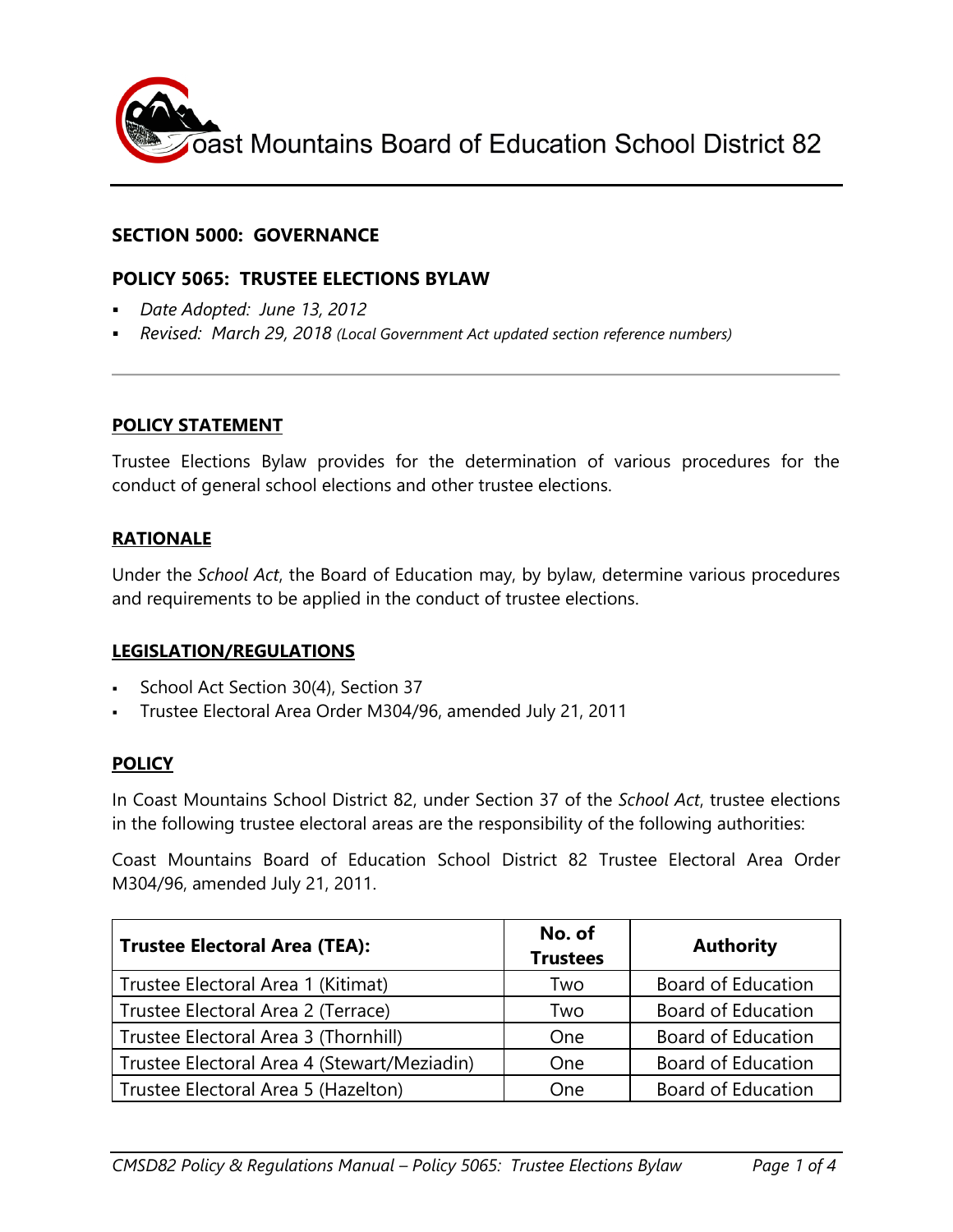ast Mountains Board of Education School District 82

## **REGULATIONS**

The Board wishes to establish various procedures and requirements under the authority of the *School Act* for trustee elections.

The Board of Education, in an open meeting of the Board, enacts as follows:

#### **1. Definitions**

The terms used shall have the meanings assigned by the *School Act* and the *Local Government Act*, except as the context indicates otherwise.

"By-election" means a trustee election to fill a vacancy on the board of education.

"Election" means a trustee election.

"Board" or "School Board" means the Board of Education of Coast Mountains School District 82.

"Chief Election Officer" means the person appointed by the Board of Education for each general election or by-election.

#### **2. Application**

This bylaw applies to both general elections and by-elections, except as otherwise indicated.

#### **3. Order of Names on the Ballot**

The order of names of candidates on the ballot will be alphabetical by surname.

#### **4. Resolution of Tie Votes after Judicial Recount**

In the event of a tie vote after a judicial recount, the tie vote will be resolved by lot in accordance with Section 151 of the *Local Government Act*.

#### **5. Elections conducted by the Board of Education**

The following provisions apply to those trustee elections which the Board of Education conducts on its own behalf.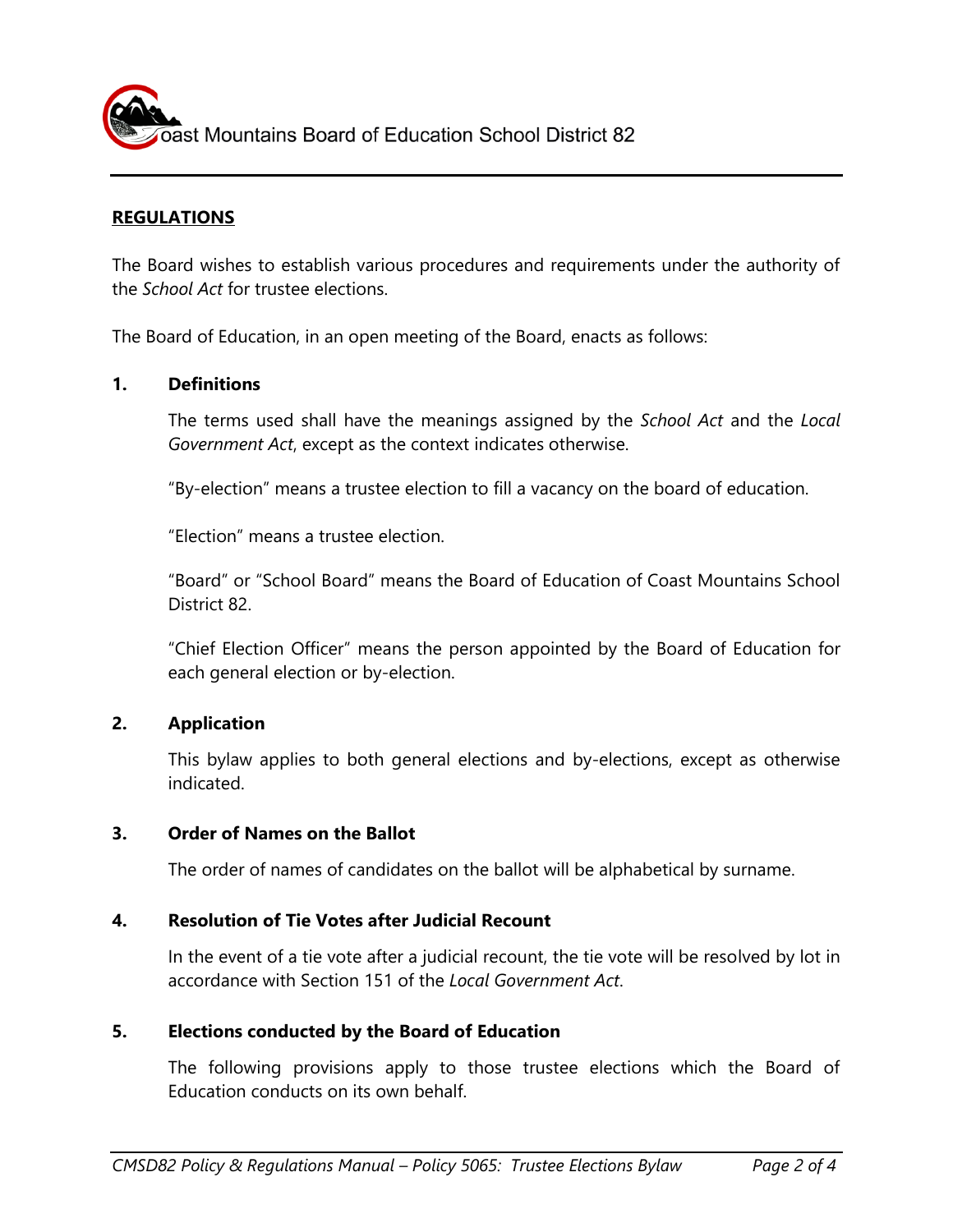## **REGULATIONS** *(continued)*

## **5.1 Mandatory Advance Voting Opportunities**

Unless exempted by the Minister of Education, the mandatory advance voting opportunities are established as follows:

- a. On the tenth day before general voting day; and
- b. On the third day before general voting day, except for Trustee Electoral Area 4.

For Trustee Electoral Area 4, no second advance voting opportunity to be held except any that are established under Section 5.2.

[Reference: *Local Government Act* s.107(1); *School Act* s.45(1)]

# **5.2 Additional Advance Voting Opportunities**

The chief election officer is authorized to establish additional advance voting opportunities for each election and to designate the voting places, establish the date and the voting hours for these voting opportunities.

[Reference: *School Act* s.45(1); *Local Government Act* s.108]

# **5.3 Additional General Voting Opportunities**

The chief election officer is authorized to establish additional general voting opportunities for general voting day for each election and to designate the voting places and voting hours, within the limits set out in Section 106(2) of the *Local Government Act*, for such voting opportunities.

[Reference: *Local Government Act* s.106; *School Act* s.45 (1)]

# **5.4 Special Voting Opportunities**

a) In order to give electors who may otherwise be unable to vote an opportunity to do so, special voting opportunities are established for each election for hospitals within the school district, (Mills Memorial, Winch Memorial, Kitimat General).

[Reference: *Local Government Act* s.109; *School Act* s.45(1)]